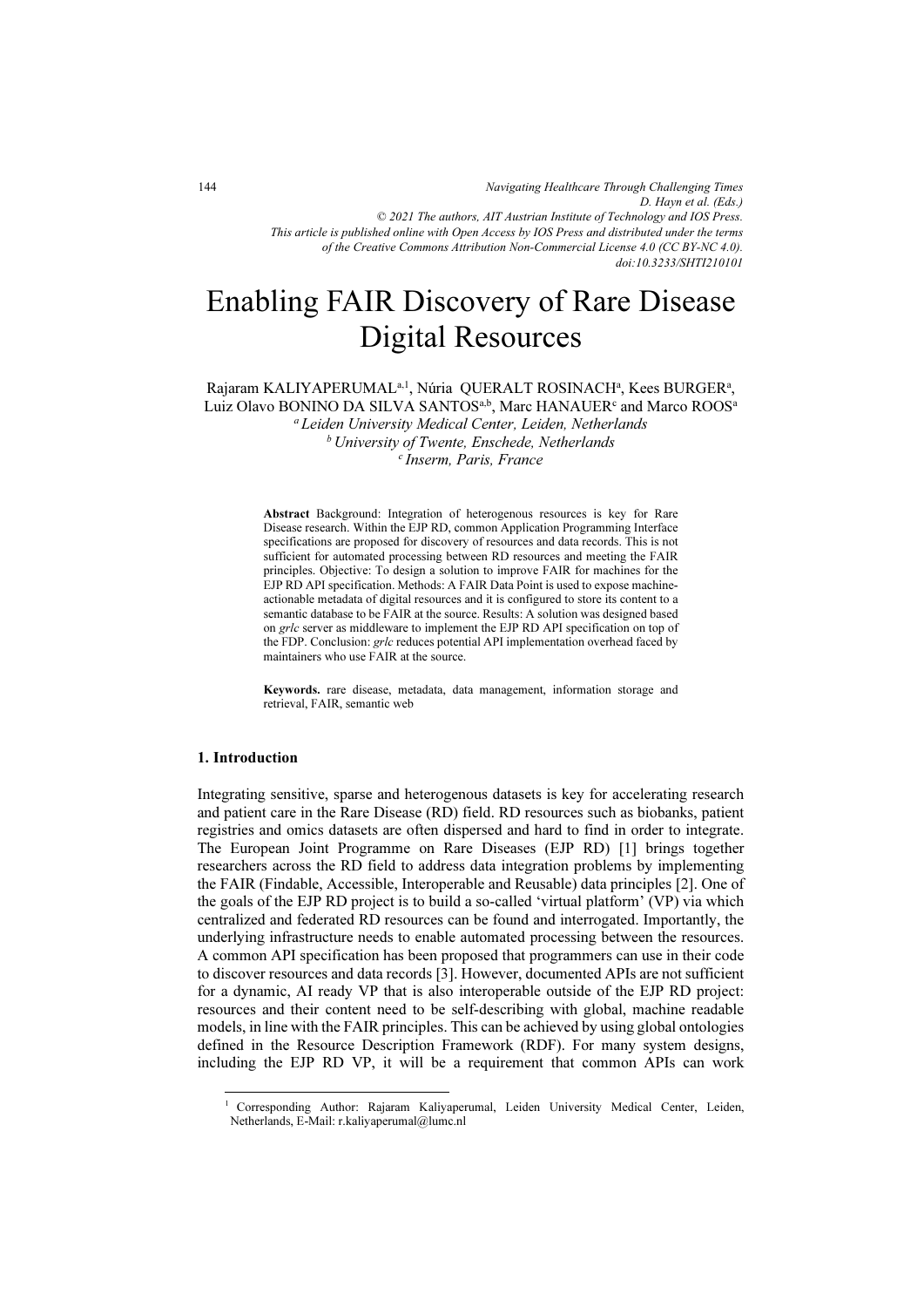seamlessly with this technology. In this paper, we propose a design to implement common APIs as a complement to resources that apply RDF to implement FAIR principles. The Orphanet data catalogue was used as an example.

#### 2. Methods

The FAIR Data Point (FDP) is general-purpose software that helps users expose metadata of their resources in a FAIR manner, particularly to meet the FAIR requirement of machine readability [4]. An FDP therefore relies on Semantic Web technologies by design, including the Resource Description Framework (RDF), triple store (an RDF database) and the SPARQL Protocol and RDF Query Language (SPARQL) a W3C recommended standard to manipulate and query RDF [5]. FAIR for machines in the FDP is achieved in two ways. First, the FDP applies widely used RDF-based vocabularies such as the Data Catalog Vocabulary and Dublin Core to describe the resource in machine readable terms. Secondly, the FDP uses triple stores to store and serve the metadata. The REST API of the FDP also supports the Linked Data Platform (a W3C recommended specification to manipulate RDF documents via HTTP) GET call specification [6].

Within the EJP RD project, a set of common API specifications is also being defined for programmers, including an API for discovery of resources and data records. Version 0.2 of this API aims to address discovery of resources at a metadata level. The proposed APIs are based on the OpenAPI specification to implement REST API calls that responds with JSON documents. A requirement for the EJP RD Virtual Platform is that the APIs and RDF-based FAIR data points can work together. This is achieved by grlc, a server application that converts SPARQL queries into API calls and lets users transform the API call's response to JSON documents [7].



Figure 1. Design to implement EJP-RD API specification on top of a FAIR Data Point.